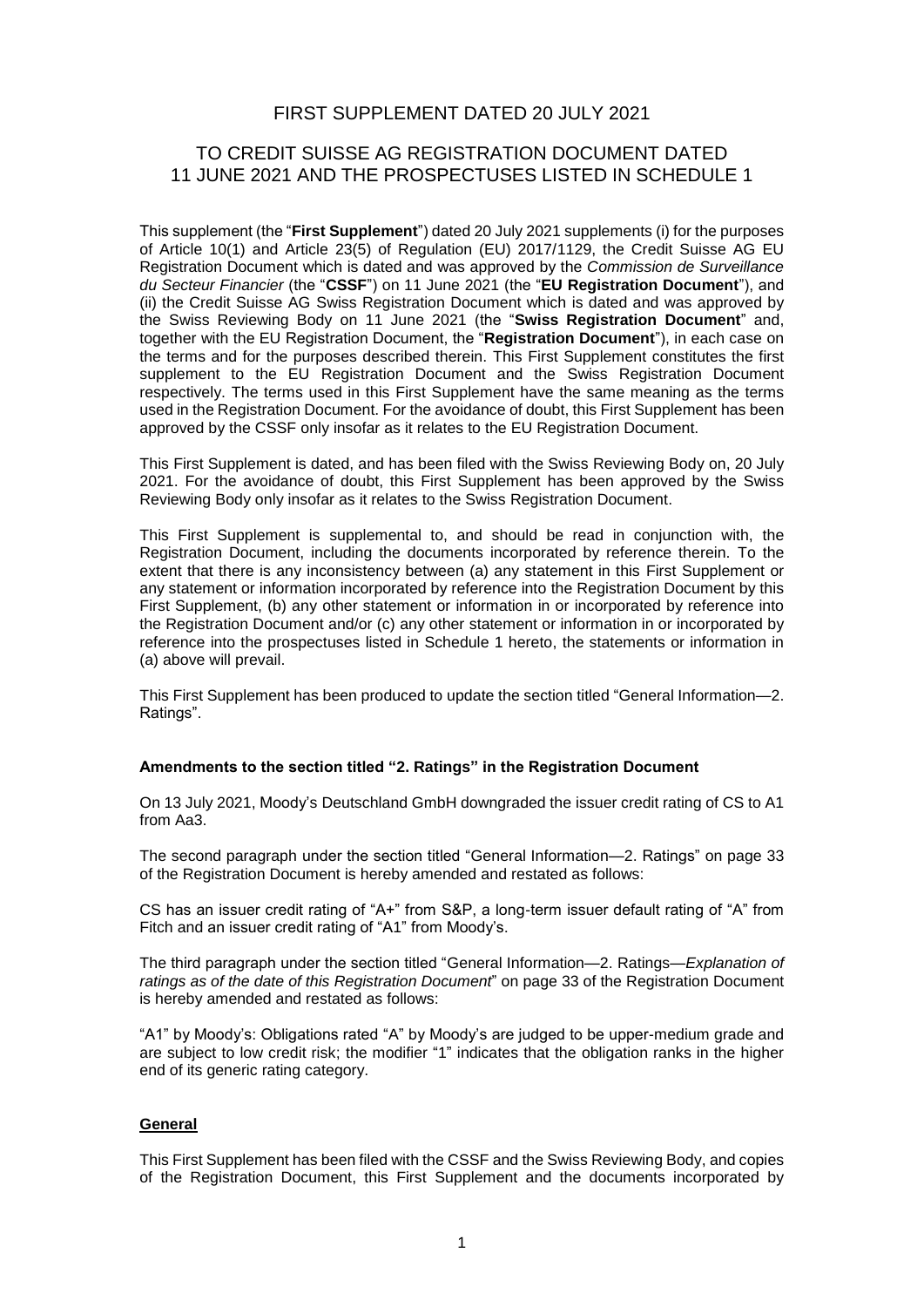reference into the Registration Document (as supplemented by this First Supplement) will be available, free of charge, (i) in electronic form on the website of the Luxembourg Stock Exchange at [www.bourse.lu,](http://www.bourse.lu/) and on CS's website at [https://www.credit-suisse.com/about](https://www.credit-suisse.com/about-us/en/investor-relations/financial-regulatory-disclosures/regulatory-disclosures/company-registration-documents.html)[us/en/investor-relations/financial-regulatory-disclosures/regulatory-disclosures/company](https://www.credit-suisse.com/about-us/en/investor-relations/financial-regulatory-disclosures/regulatory-disclosures/company-registration-documents.html)[registration-documents.html,](https://www.credit-suisse.com/about-us/en/investor-relations/financial-regulatory-disclosures/regulatory-disclosures/company-registration-documents.html) and (ii) in printed form during normal business hours from CS at its registered head office at Paradeplatz 8, CH-8001, Zurich, Switzerland.

Except for the copies of the documents incorporated by reference into the Registration Document (as supplemented by this First Supplement) that are available on the Luxembourg Stock Exchange website [\(www.bourse.lu\)](http://www.bourse.lu/) or CS's website, no information contained on the websites to which links have been provided is incorporated by reference in the Registration Document.

Save as disclosed in this First Supplement, no other significant new factor, material mistake or inaccuracy relating to information included in the Registration Document has arisen or been noted, as the case may be, since the publication of the Registration Document.

In accordance with Article 23(2a) of Regulation (EU) 2017/1129, investors (excluding investors in Switzerland) who have already agreed to purchase or subscribe for securities pursuant to the prospectuses listed in Schedule 1 hereto before this First Supplement is published have the right, exercisable within three working days after the publication of this First Supplement, to withdraw their acceptances, provided that the significant new factor, material mistake or material inaccuracy referred to in Article 23 paragraph 1 of Regulation (EU) 2017/1129 arose or was noted before the closing of the offer period or the delivery of the securities, whichever occurs first. In connection therewith, investors should contact (i) in the case of prospectuses listed in section 1, the Issuer at its head office at Paradeplatz 8, 8001 Zurich, Switzerland; and (ii) in the case of prospectuses listed in section 2, the Distributor (as defined in the relevant prospectus) of such securities. The final date of the right of withdrawal will be 23 July 2021.

#### **Responsibility Statement**

#### EU Registration Document

CS takes responsibility for the Registration Document, as supplemented by this First Supplement. Having taken all reasonable care to ensure that such is the case, the information contained in the Registration Document, as supplemented by this First Supplement, is, to the best knowledge of CS, in accordance with the facts and contains no omission likely to affect its import.

#### Swiss Registration Document

CS accepts responsibility for the Registration Document, as supplemented by this First Supplement, and declares that the information contained in the Registration Document, as supplemented by this First Supplement is, to the best of its knowledge, correct and no material facts or circumstances have been omitted therefrom.

This First Supplement is not for use in, and may not be delivered to or inside, the United States save where it is incorporated into or referred to in securities offering documentation issued by CS which may be delivered to or inside, the United States.